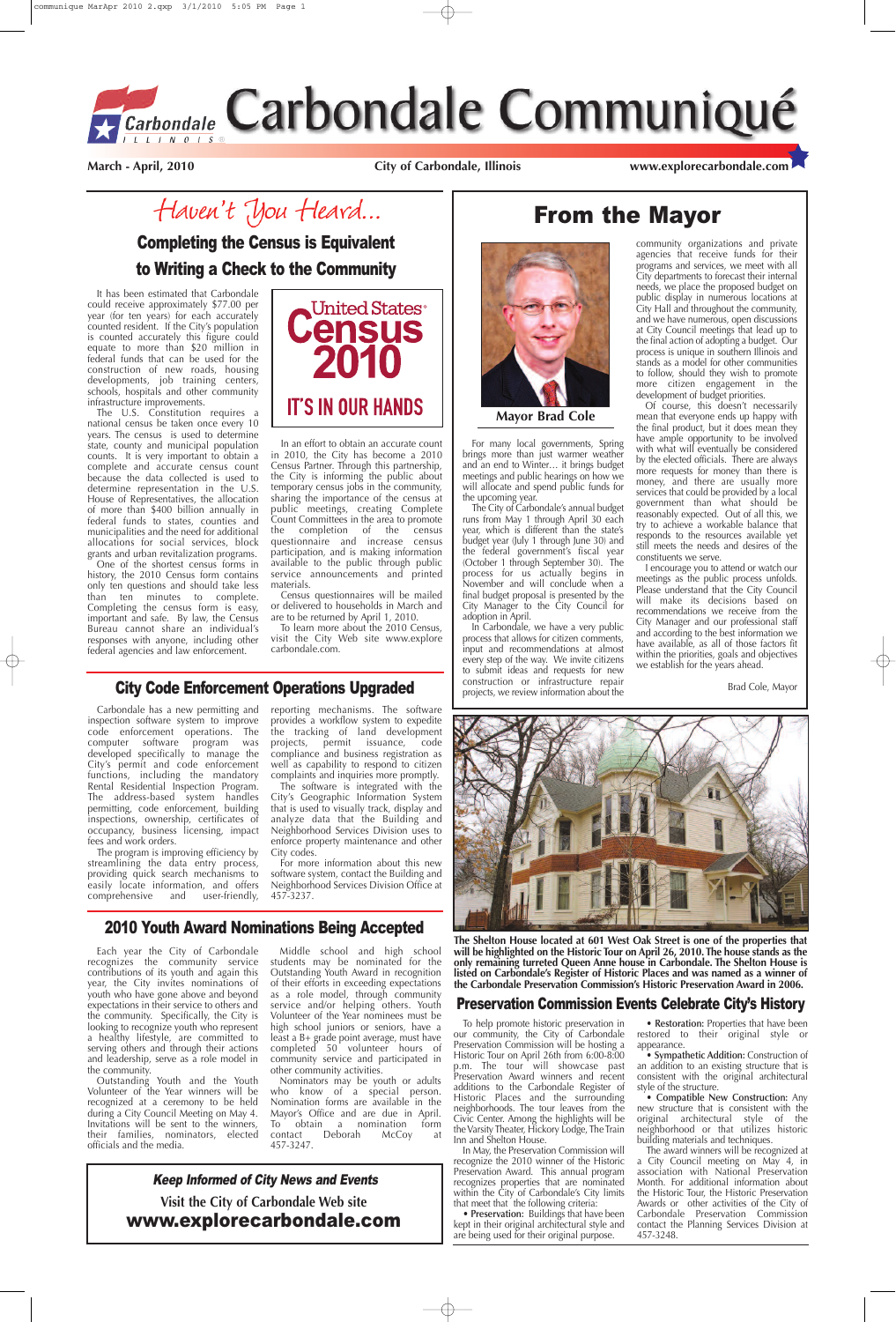## **2** Carbondale Communiqué

# City Fire Department Offers Free Home Safety Inspections

In an ongoing battle to reduce the number of house fires in the City of Carbondale, the Fire Department has in place a home fire safety inspection program. This is a complimentary service provided at no charge for Carbondale residents. The inspection is an advisory visit to help residents take proactive steps to prevent home fires.

Fire service personnel will look at both the interior and exterior of the home for safety problems. They will also give helpful fire prevention recommendations to residents. Some of the things they will look for are: proper house identification (visible street addresses), kitchen safety, smoke detector operation, home escape plans and proper storage of flammables.

• If you have a fire hydrant in your yard, make sure that you keep it accessible by clearing shrubs or obstacles away from it. Remember, seconds count when a fire occurs and fire fighters do not have time to clear a path to the nearest fire hydrant.

Safety reminders that residents should keep in mind: • Make sure you have an outside street address that is easily seen from the road and is adequately lit at night to make it easier for emergency personnel to

locate your home in the event of an emergency. • Residents should identify where the outside utilities are located (gas and electric) and how to shut off the gas in case of an earthquake or other emergency.

• Check your smoke detectors to ensure that they are working properly. They can save your life and the lives of your family if there is a fire in your home. The City of Carbondale Fire Department will install a smoke detector free of charge for any disadvantaged persons home in Carbondale. The department will also provide a free battery for citizens that cannot afford to purchase one. Citizens are encouraged to take advantage of this program.

The City of Carbondale Fire Department looks forward to visiting with residents of Carbondale to share fire safety and prevention information. In addition to offering an inspection performed by members of the Fire Department, you can obtain a Household Risk Analysis Checklist which will allow you to perform an inspection at your convenience. The Household Risk Analysis Checklist is available on the City's website www.explorecarbondale.com or can be obtained at the Fire Department. If you would like to schedule a home safety inspection or would like to obtain a Household Risk Analysis Checklist please contact the City of Carbondale Fire Department Administrative Office at 457-3234.

• If you store flammable liquids in a shed or garage, make sure they are stored in a proper container and locked away from children.

• It is recommended that residents conduct a yearly cleaning of storage areas and dispose of unused papers, magazines, or anything that contributes to the fire load in the home.

• If you have any type of electrical problems contact a licensed electrician and have your electric service checked.

• Use extension cords only on a temporary basis, not as permanent wiring. Do not overload the cords.

• Practice safe cooking techniques. Never leave food unattended when it is cooking. If there are children in the home, always turn the pot handles inward to make it less likely for a child to reach up and pull a hot pan down on him/herself.

# City to Co-Sponsor a Business Resource Fair March 18, 2010

The City of Carbondale in partnership with SIUC Entrepreneurship and Business Development, the Small Business Development Center, the Carbondale branch NAACP and the John A. Logan Procurement Technical Assistance Center, is hosting a Business Resource Fair. The event will be held on Thursday, March 18, 2010 from 6:00 p.m. to 8:30 p.m. at the Eurma C. Hayes Center located at 441 East Willow Street in Carbondale. A light dinner will be provided by Southern Que BBQ.

The costs of providing refuse and recycling services have continued to rise in recent years. In the spring of 2008 it became evident that the rising costs of fuel, equipment, labor and disposal fees could no longer be absorbed by the City of Carbondale Solid Waste Fund and that increases in fees were necessary. In order to keep residents from having to burden a large increase all at one time, it was recommended to the City Council that the necessary fee increases be spread out over a three year period. On April 15, 2008, the Carbondale City Council

> Event sponsors encourage minorities and women who are interested in starting their own business or strengthening their existing business to attend. One of the goals of the event is to increase minority and women business participation in economic development projects in the area.

> Participants will learn about business ownership, free counseling services and workshops available to assist with starting and expanding a business, methods of finding financial resources and securing financing, services available to help Illinois firms

> The City of Carbondale Code declares grass and weeds over eight (8) inches in height to be a nuisance and requires its removal. The provision of the City Code pertaining to mowing grasses and weeds over eight inches in height does not apply to land zoned as "Forestry" or "Agriculture" which is used for agricultural purposes as long as a 20-foot perimeter adjacent to any right-of-way and/or residentially zoned property is mowed and maintained so as not to exceed the eight inch height. Owners and tenants are reminded that they are also required to keep adjoining public right-ofway mowed to the back of the curb, the edge of the street pavement and the alley.

(contractors, vendors, suppliers, etc.) compete for government contracting opportunities, City economic development resources and incentives available for businesses that locate in an Enterprise Zone or a Tax Increment Financing District.

Registration is limited. Please register by March 16th. Registration forms can be obtained and completed at Carbondale City Hall located at 200 South Illinois Avenue, Monday through Friday from 8:00 a.m to 5:00 p.m. or at the Eurma C. Hayes Center located at 441 East Willow Street on Tuesdays and Fridays between 8:00 a.m. and 1:00 p.m. Completed registration forms may be placed in the drop box in the NAACP office at the Eurma C. Hayes Center. Registration will also be accepted by phone. To register by phone contact Faith Johnson at 457-3229.

For additional information contact Marilyn James, Community Relations Officer at 457-3246 or leave a message at the NAACP office for Rev. Sidney Logwood at 457-7722.

# Conteo regresivo hacia el Día del Censo: 1 de abril del 2010

All proceeds will help fund Carbondale Crime Stoppers, a not-for-profit organization and

La Constitución de los Estados Unidos requiere que se haga un censo nacional cada 10 años. El censo determina la población de los municipios, de los estados y del país. Es muy importante que con el censo se obtenga un conteo completo y exacto porque la información recogida se usa para determinar la representación en la Cámara de Representantes de Estados Unidos y la apropiación anual de más de 400 mil millones de dólares en fondos federales para los estados, los condados y los municipios. Los datos del Censo servirán de guía en la planificación para la construcción de nuevos hospitales, carreteras, proyectos de urbanización, centros de adiestramiento laboral, escuelas y otras instalaciones de la comunidad y para determinar la

necesidad de apropiaciones adicionales para servicios sociales, subvenciones y para programas de revitalización urbana.

El formulario del Censo del 2010 es uno de los más breves de la historia. Contiene diez preguntas y llenarlo debe tomar menos de diez minutos. Llenar el

formulario del censo es fácil, importante y seguro. Según la ley, la Oficina del Censo no puede compartir con las respuestas de un individuo con nadie, ni tampoco con otras agencias federales o entidades del cumplimiento de la ley. En un esfuerzo por obtener un conteo exacto en el 2010, la Ciudad se ha convertido en un Socio del Censo del 2010. A través de esta asociación, la Ciudad informa al público sobre trabajos temporales en la comunidad relacionados con el Censo, comparte la importancia del censo en reuniones públicas, crea Comités de Conteo Completo en el área para promover el diligenciamiento del cuestionario del censo e incrementar la participación en el censo, y pone la información a disposición del público por medio de

# Simply We Listen... Everything • 7500 Square Feet

So we'll know what combination of resources will make your event a success

visual needs

• Complete audio

- Rooms for 2 to 600
- Modern catering kitchen
- Portable bars
- Upright Baldwin piano
- Portable and fixed Stage







anuncios de servicio público y de impresos.

Los cuestionarios del Censo se enviarán por correo o se entregarán a los hogares en marzo y tendrán que devolverse para el 1 de abril del 2010. Para más información sobre el Censo del 2010, visite la página Web de la Ciudad www.explorecarbondale.com.

# Notice of Refuse & Recycling Fee Increases May 1, 2010

adopted a resolution to raise the City's residential refuse collection fee by \$0.75 per year for three years and the City's recycling assessment by \$0.25 per year for three years. May 1, 2010 marks the third scheduled increase, whereupon the City's Residential Refuse Collection fee will increase \$0.75 to \$9.50 per month and the City's recycling fee will raise \$0.25 to \$2.00 per month. These small increases allow the City of Carbondale to continue to provide quality refuse and recycling collection services to it residents at a relatively low cost.

# Ordinance Requires Maintenance of Tall Grass and Weeds

Most property owners and tenants comply with the City of Carbondale's standards for the maintenance of tall grass and weeds. However, some property owners/tenants do not mow their property until the City posts the property in

violation of the tall grass and weed ordinance. Therefore, upon finding the same property in violation more than once during the same growth season, a Court Citation will be issued to all owners and occupants of the property at the time of the second posting and for each subsequent posting that may be necessary during the balance of the growth season. If the tall grass and weeds have not been mowed within seven days after the posting, the City's mowing contractor will mow the property and the property owner will be billed for the mowing by the City.

For more information about this ordinance contact the Building and Neighborhood Services Division at 457-3237. To see if a property has been posted you may visit the City of Carbondale Web site www.explorecarbondale.com. A weed posting report can be viewed under the Government section.

# Carbondale Crime Stoppers Annual Spaghetti Dinner March 25

Carbondale Crime Stoppers would like to invite you to the18th Annual Spaghetti Dinner on Thursday, March 25, 2010. The dinner will be catered by Heartland Food Service, who is donating their time and food. The meal will include salad, spaghetti, bread sticks and beverage. Tickets are \$6.00 for adults and \$3.00 for children 12 and under.

Tickets can be purchased in advance by contacting Officer Randy Mathis at the Carbondale Police Department at 457-3200 ext. 428. Tickets can also be purchased at the door the night of the dinner.

The dinner will be from 5:00 p.m. to 8:00 p.m. at the Carbondale Middle School located at 1150 East Grand Avenue. Students from the SIUC Suzuki Strings Program and the John Thomas Strings Program will be playing music during the event. The event will also include door prizes and a 50/50 drawing. Businesses wishing to contribute door prizes are encouraged to contact Officer Randy Mathis.

community program involving the public, the media, the SIUC Police Department and the City of Carbondale Police Department in the fight against crime in Carbondale. Crime Stoppers provides a way for information to flow from citizens to police without having to give your name, address or phone number. Citizens that provide tips that lead to an arrest are eligible for cash rewards up to \$1,000.

Carbondale Crime Stoppers is proud to announce since its inception in 1993, more than \$30,000 in cash has been paid for information which has lead to arrests for crimes including attempted murder, drug dealing, armed robbery, persons wanted on warrants, burglary and more. The money for these rewards comes from this annual fund raiser and from occasional donations from public and private organizations. For more information contact Officer Randy Mathis at 457-3200 ext. 428, SIUC Officer Russ Thomas at 453-3771 ext. 274 or visit the Crime Stoppers page on the Carbondale Police Web site www.carbondale police.com.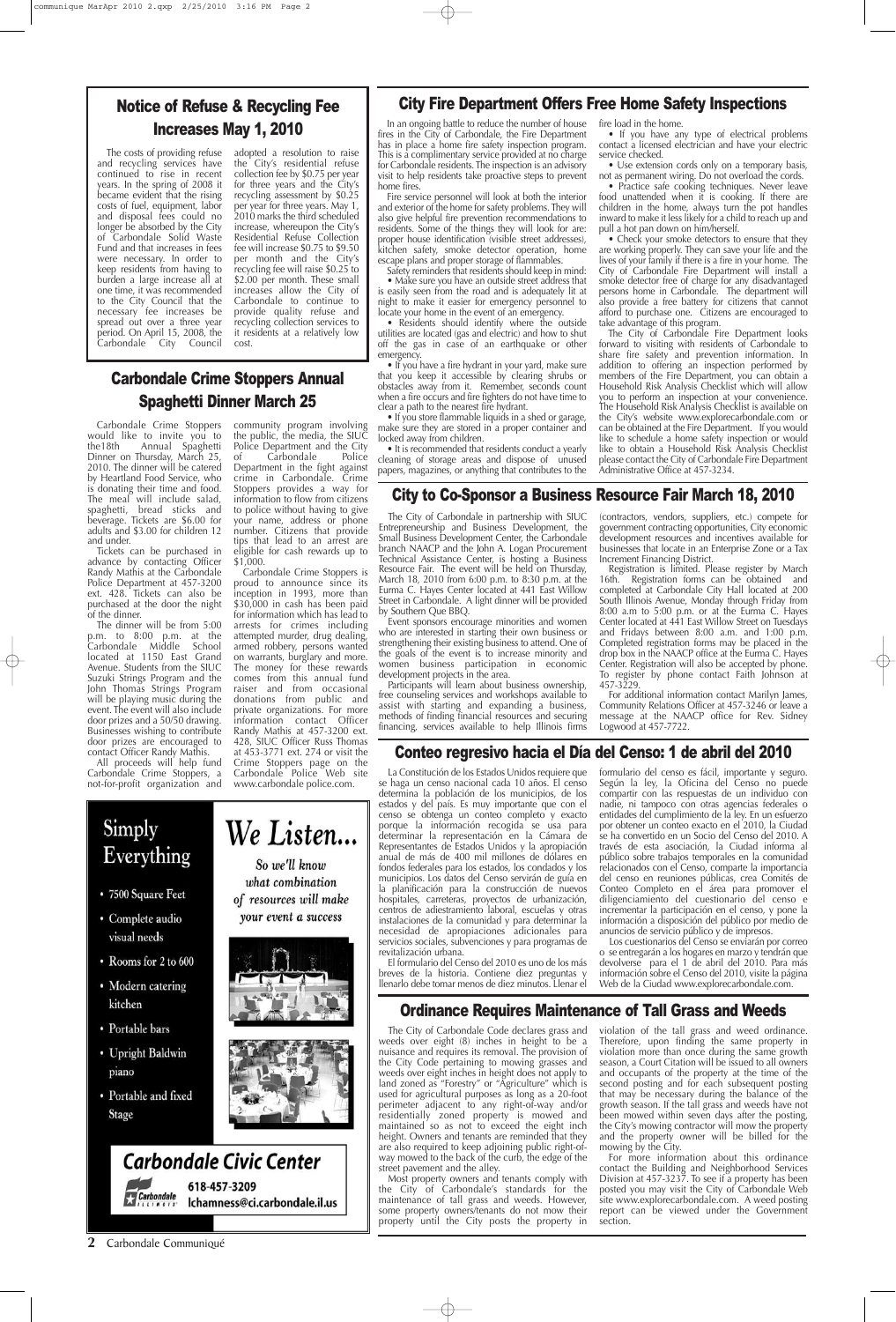Carbondale Communiqué **3**

The City of Carbondale Police Department is pleased to provide citizens an interactive tool to help them become more informed about crime in their neighborhoods and to help fight crime in their community. Citizens can visit the Carbondale Police Department Web site and view the fully interactive Crime Mapping program called CrimeReports. Working with nearly 700 law enforcement agencies across North America, CrimeReports is the largest and most accurate online resource for up-to-date crime and sex offender information. The CrimeReports network offers affordable, easy-to-use software tools for law enforcement agencies to understand crime trends and share up-to-date neighborhood crime data with the public. Community members can access the integrated crime map and receive email crime alerts for free, empowering them to make informed decisions to help improve the safety and quality of life in their neighborhood and community. Crime mapping allows citizens to learn more about the location and type of crime in their neighborhood and community and includes information and photographs of registered sex offenders, as well as informative articles on crime prevention and internet safety. Citizens are also able to access free, customizable crime alerts which will automatically provide them with electronic mail notifications when a crime occurs in their neighborhood. Proactive police activity, including vehicle stops, foot patrols and extra patrol requests are also included. Crime mapping data is updated on a daily basis. Mayor Brad Cole stated, "In an effort to release

## Police Provide Enhanced Communication Tool for Citizens

more information and provide more data to the public about crime and criminal activity, we continue to lead by offering more to our residents than any other community in Southern Illinois. We have instituted an e-mail news release system that allows us to share information with anyone who is interested. Citizens are able to selectively search the program, which uses google maps to securely probe the Police Department's database, and plot crime reports by date, time, location and event type. This is just one more way that Carbondale residents can gather information about the community." Chief Jody O'Guinn added, "The information age continues to provide us with technological advancements that assist us in the collaborative effort between the Police Department and the citizens of Carbondale to fight crime within our City. It is my hope that CrimeReports will provide citizens with an additional, accurate, and timely means to increase their awareness of the crime issues faced by our community and, in some instances, even dispel some of the misinformation that tends to cause anxiety. It allows for a greater level of departmental transparency that will increase our accountability to the public, allowing them to see firsthand, our proactive response to criminal activity. The more informed residents are about crime, the more they can help keep themselves and other members of our community safe." To access CrimeReports visit the Police Department's Web site, www.carbondalepolice.com, and select "Crime Mapping" located on the left side of the screen. Citizens can search for incidents based on crime types or by the dates which they are reported.

# City Water Office Offers Convenient Bill Payment Options

The City of Carbondale offers customers convenient ways to manage monthly water and sewer bills by setting up automatic debit of the customer's checking or savings bank account or utilizing the E-Pay service. Both options provide advantages to the customer. Bills are paid on the due date, you don't have to write or mail a check and you can save postage, as well as late payment fees.

The Spring Clean-Up Program allows residents to dispose of household items and general rubbish generated from the dwelling being served.

• Tires, appliances, or yard waste - these items can be disposed of by the City's Landscape & Special Waste Sticker Program.

To establish automatic debit of your monthly bill, you simply need to bring a voided check to the Water Office and sign an authorization form. You will receive a statement showing your water consumption and the amount to be debited from your account on the due date.

The City of Carbondale has

Household items will be collected from the curb<br>n Fridays, based on the following on Fridays, based on the schedule:

also partnered with the Office of the Illinois State Treasurer to offer services within E-Pay. The E-Pay program was launched under a state master services agreement that is available for local units of government in Illinois. E-Pay allows a user to make payments through the internet with MasterCard, American Express and Discover credit card brands. The service, which other cities including Champaign and Bloomington use, can be accessed through the City of Carbondale's Web site www.explorecarbondale.com. If you have questions about setting up automatic debit or using the E-Pay service contact a Customer Service Representative in the City of Carbondale Water Services Office at 549-5302.

#### railroad tracks<br>Tuesday's City **Refuse Collection Route Friday, May 7th**

All residences located east of Little Crab Orchard Creek and west of South Oakland Avenue and all residences south of West Main St. up to and including Chautauqua Street (excluding residences along South Oakland Ave.)

# Community Events to Honor Life and Work of R. Buckminster Fuller April 18 – 22, 2010

#### **Refuse Collection Route Friday, May 28th**

All residences west of the CN railroad tracks, north of West Sycamore Street (excluding residences located along West Sycamore St.) and all residences west of Little Crab Orchard Creek

Building local legacy and honoring an internationally recognized visionary is the focus of events planned in Carbondale this April. The fiftieth anniversary of the construction of the R. Buckminster and Anne Hewlett Fuller Dome Home takes place April 19, 2010.

> • On average, workers on two trucks collect 11.25 tons of refuse daily from city residents. That is more than 1,000 pounds of garbage an hour!

The R. Buckminster Fuller Dome not for profit organization (RBF Dome NFP) will honor the occasion with the launch of "The Fuller Dome Transformation Initiative," an event running Sunday, April 18th through Thursday, April 22nd. Carbondale Mayor Brad Cole has signed a proclamation naming the week of April 19th officially "R. Buckminster & Anne Hewlett Fuller Dome Home Week" in Carbondale.

> • From May 2008 through April 2009, on average, each residential refuse customer disposed of 1,953 pounds (almost a ton) of trash!

> • Approximately 4,700 blue (cans & bottles) recycle bins are collected monthly.

• Approximately 3,355

• On average each green, mixed paper bin contains over 12 pounds of recyclable materials.

• About 15% of the total recyclable material collected by the City comes from two drop-off locations. Drop Off locations are located at University Baptist Church parking lot on S. Oakland Ave. and the parking lot across from Carbondale Police Station on E. College St.

The Fuller Dome Home has been named as one of the most historically significant geodesic dome structures in the United States and is considered to be one of Carbondale's most historic treasures. Its restoration could have an immense impact on Carbondale and the Southern Illinois region. For this reason the RBF Dome NFP is dedicated to restoring this national treasure to its original form. In April "The Fuller Dome Transformation Initiative" includes an exciting range of events that reflect the contribution, philosophy and work of R. Buckminster Fuller. Events are planned in conjunction with a number of community & university organizations and local businesses. During the event there will be presentations, panels and exhibits, a Fuller music festival, documentary debuts, film showings, theatrical performances, poetry readings, improv and sketch comedy. There will also be Fuller design and architectural-related competitions and exhibits that are open to the entire community.

The week of April 19, 2010 also includes the 40th Anniversary of Earth Day, on Thursday, April 22, which was determined an appropriate occasion to honor Buckminster Fuller, who has been heralded as the father of "sustainability" and the Green Movement, with his teachings on doing more with less, seeing pollution and waste as an asset rather than liability, and applying the geometry of nature to human structural forms.

For those who wish to participate in, contribute to, or volunteer for this five-day celebration, please contact RBF Dome NFP President Brent Ritzel at 618.203.4844 or RBFdome@yahoo.com. Please also visit www.BuckysDome.org.

# Residential Spring Clean-Up Program Begins April 30, 2010

The City of Carbondale will conduct the annual Residential Spring Clean-Up Program beginning April 30, 2010. This program serves single family dwellings up to and including 4-unit buildings.

The following items will not be collected as a part of this program:

• Hazardous materials including: paint, oil, gasoline, car batteries, pesticides, and other chemicals. Note that many of these items can be disposed of through the Jackson County Health Department's Household Chemical Collection event which generaly takes place on a Saturday in early May at the Southern Illinois Airport.

For more information visit the Jackson County Health Department's Web site at www.recycle jacksoncounty.org

• Contractor's remodeling or construction debris residents or contractors must dispose of these items using private haulers.

To participate in this program, household rubbish must be placed at the curb no earlier than five (5) days prior to your collection day and no later than 8:00 a.m. on your collection day. Please note that items set at the curb for collection after 8:00 a.m. on the listed collection day will not be collected.

**Monday's City Refuse Collection Route Friday, April 30th**

All residences east of the Canadian National (CN)

#### **Wednesday's City Refuse Collection Route Friday May 14th & May 21st**

All residences located west of the CN railroad tracks, from South Oakland Avenue east and from West Main Street south, all residences from West Main Street north and North Oakland Avenue east, up to and including West Sycamore Street as well as residences on North Baine Drive and all residences west of the CNRR tracks, east of Little Crab Orchard Creek and south of West Chautauqua Street (excluding residences on Chautauqua St.)<br>Thursday's City Refuse Collectic

Please do not block sidewalks, streets, ditches or drainage ways with your items. Placing or allowing items to remain at the curb earlier than 5 days prior to or after 8:00 a.m. on your scheduled collection day is a violation of City Code and may subject you to a citation. Contact the Maintenance and Environmental Services Office at 457-3275 with questions.

# REFUSE & RECYCLING FACTS

Almost all of us have observed some of the City Refuse and Recycling workers while performing their daily tasks but did you know that …

green (paper) recycle bins are collected each month.

• On average each blue, cans & bottles bin contains over 6 pounds of recyclable materials.

# City Encourages Residents to Participate in Expanded Recycling Program

Since Carbondale expanded its curbside recycling collection services to include mixed paper, more and more residents have been participating in the City's recycling efforts. Last July, the City's Refuse & Recycling Division began collecting most clean paper waste products<br>including newspaper, newspaper,<br>catalogs, office magazines, paper, junk mail, books, corrugated cardboard and paperboard (such as cereal boxes) for recycling. The expansion of Carbondale's recycling program was assisted by a grant from the Illinois Department of Commerce and Economic Opportunity.

materials for recycling, for a net increase of 79% (more than 104 tons) over the amount of recyclables diverted from the landfill during the same period in 2008 and 2009.

During the first seven months of the new program (July 2009 through January 2010), residents contributed and City workers collected more than 235 tons of recycling glass bottles, jars, cans and plastic bottles.

This is great news for the community as recycling saves natural resources, reduces energy usage and saves limited landfill space. The City encourages its residents to keep up the good work and encourages additional residents to participate in the recycling programs.

Call 457-3275 to order recycle bins or for more information about the City of Carbondale's Refuse and Recycling services. The City will provide residences with a green bin to recycle paper products and a blue bin for

# Keep Carbondale Beautiful Spring Clean-Up & Recycling Day April 17

On Saturday, April 17th, Keep Carbondale Beautiful will hold its Annual Spring Clean-up and Recycling Day at Turley Park from 8:00 a.m. – 12:00 p.m. During this annual event, volunteers assemble to collect litter from assigned locations in Carbondale. Individuals and community groups are welcome to attend. Adopt-A-Spot groups are encouraged to save their monthly clean-up for this day.

Registration will be accepted from 8:00 a.m. – 11:00 a.m. at Turley Park. Volunteers will

receive a clean-up location and materials, a free recycled T-shirt and a complimentary lunch in the park. At the end of the day the total garbage collected will be weighed and reported. Last year, 223 volunteers collected 6,887 pounds of litter from the streets of Carbondale. We hope to continue this success again.

For more information or to register for this event, contact Valerie Rasp, Executive Director of Keep Carbondale Beautiful at 525-5525 or email www.keep cb1326@gmail.com.

# Haven't You Heard...